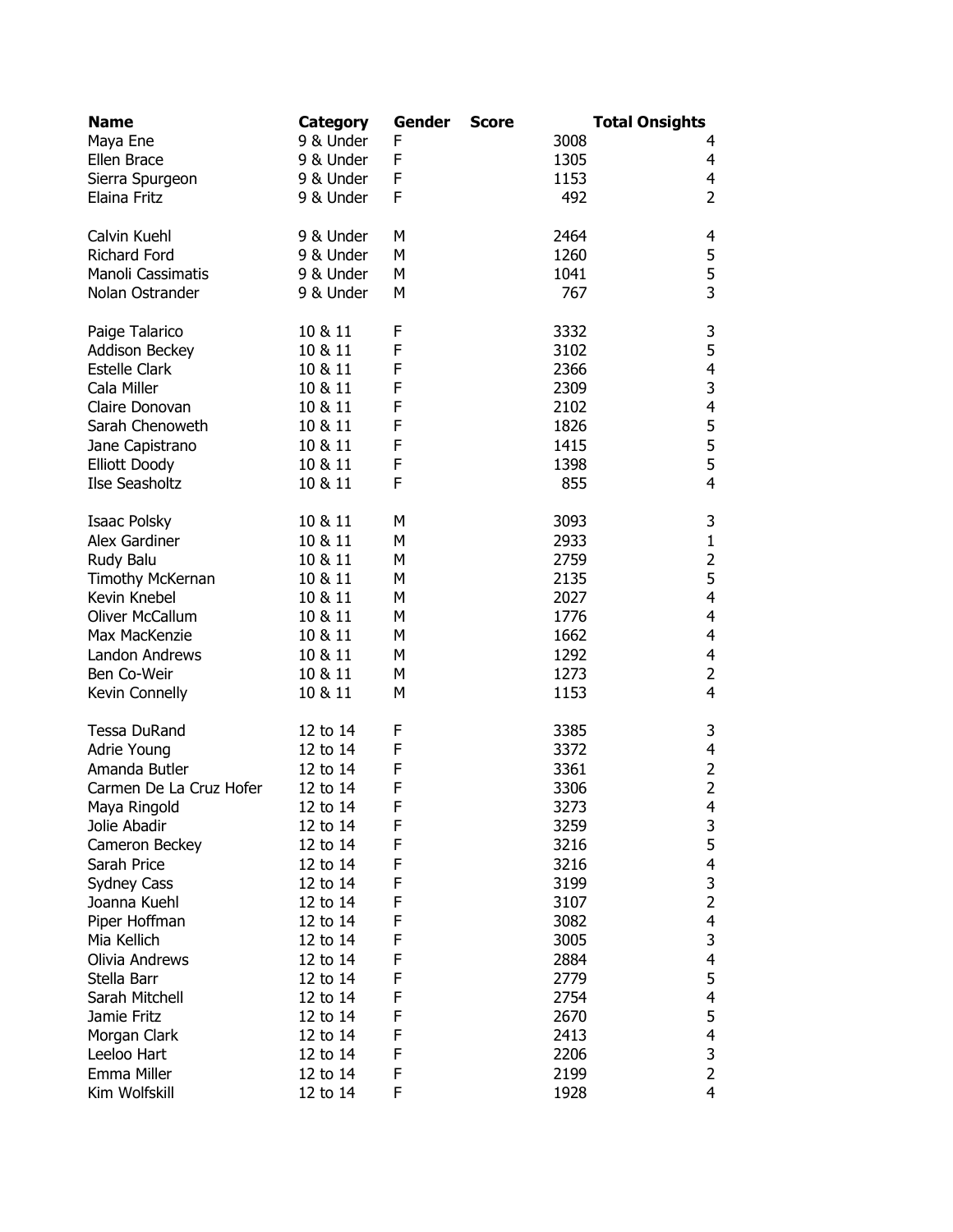| Chloe Hearon           | 12 to 14 | F           | 1390 | 3                                                   |
|------------------------|----------|-------------|------|-----------------------------------------------------|
| Ashley Choi            | 12 to 14 | F           | 1178 | 3                                                   |
| Madilynn Duffalo       | 12 to 14 | F           | 650  | $\frac{1}{5}$                                       |
| Isabella Nelson        | 12 to 14 | F           | 602  |                                                     |
| <b>Connor Vitz</b>     | 12 to 14 | М           | 4424 | $\overline{\mathbf{c}}$                             |
| Alexander Palaia       | 12 to 14 | М           | 4017 | 3                                                   |
| Kyle Funke             | 12 to 14 | М           | 3536 |                                                     |
| Jack Kessler           | 12 to 14 | М           | 3502 | $\begin{array}{c} 1 \\ 3 \\ 2 \end{array}$          |
| Charlie Iovino         | 12 to 14 | M           | 3495 |                                                     |
| Zach Miller            | 12 to 14 | М           | 3298 | $\overline{\mathbf{c}}$                             |
| Christophe Carre       | 12 to 14 | M           | 3256 | $\begin{array}{c}\n 2 \\ 5 \\ 2 \\ 3\n \end{array}$ |
| Sam DeJoseph           | 12 to 14 | M           | 3191 |                                                     |
| <b>Foster Stewart</b>  | 12 to 14 | M           | 3166 |                                                     |
| Ari Steinfeld          | 12 to 14 | М           | 3125 |                                                     |
| Nathaniel Kline        | 12 to 14 | М           | 3050 | 3                                                   |
| Asher Polsky           | 12 to 14 | М           | 3018 | $\overline{2}$                                      |
| Wyatt Haegele          | 12 to 14 | M           | 2929 | $\overline{\mathbf{4}}$                             |
| Calvin Cawley          | 12 to 14 | M           | 2866 | $\overline{\mathbf{4}}$                             |
| Ben Appel              | 12 to 14 | M           | 2818 | $\begin{array}{c} 5 \\ 1 \end{array}$               |
| Ethan Shaman           | 12 to 14 | M           | 2796 |                                                     |
| Kevin Doebley          | 12 to 14 | M           | 2784 | $\overline{2}$                                      |
| Keegan Schmidt         | 12 to 14 | M           | 2249 | $\overline{2}$                                      |
| Andrew Gardiner        | 12 to 14 | М           | 1847 |                                                     |
| Raef Zielinski         | 12 to 14 | М           | 1480 | $\begin{array}{c} 3 \\ 3 \\ 2 \end{array}$          |
| Alexander Clement      | 12 to 14 | М           | 787  |                                                     |
| Zach Cramer            | 12 to 14 | M           | 728  | $\mathbf{1}$                                        |
| Sarah Durant           | 15 to 18 | F           | 3266 | 4                                                   |
| Diana Ahrens           | 15 to 18 | F           | 2846 | 4                                                   |
| Emma Knebel            | 15 to 18 | F           | 2739 | 4                                                   |
| Lillian McClure        | 15 to 18 | F           | 2595 | $\overline{c}$                                      |
| Julia Haenn            | 15 to 18 | F           | 2451 |                                                     |
| Carly Messick          | 15 to 18 | $\mathsf F$ | 2284 | $\frac{5}{3}$                                       |
| Natalie Loiacono       | 15 to 18 | F           | 2041 | $\overline{\mathcal{A}}$                            |
| Geneva Van Rawley      | 15 to 18 | $\mathsf F$ | 1960 | 3                                                   |
| <b>Tyler Hillson</b>   | 15 to 18 | F           | 1745 | $\overline{c}$                                      |
| Emily De La Cruz Hofer | 15 to 18 | F           | 1729 | 3                                                   |
| Hannah Witter          | 15 to 18 | F           | 1398 | $\overline{2}$                                      |
| Katherine Fazzini      | 15 to 18 | F           | 1190 | $\mathbf 0$                                         |
| Josh Miller            | 15 to 18 | М           | 4503 | 3                                                   |
| Nathan Judd            | 15 to 18 | M           | 4503 | $\overline{c}$                                      |
| Joseph Kaminetz        | 15 to 18 | M           | 4503 | $\bf{0}$                                            |
| Sebastian Carre        | 15 to 18 | M           | 4362 | 3                                                   |
| Ethan Yawger           | 15 to 18 | M           | 4164 | $\overline{\mathcal{A}}$                            |
| Joseph Pezone          | 15 to 18 | M           | 4151 |                                                     |
| Jimmy Butler           | 15 to 18 | M           | 4071 | $\frac{3}{4}$                                       |
| Luke Wiley             | 15 to 18 | M           | 3580 |                                                     |
| Piper Silberman        | 15 to 18 | M           | 3518 | $\begin{array}{c} 3 \\ 5 \\ 3 \end{array}$          |
| Nick Aloisi            | 15 to 18 | M           | 3400 |                                                     |
| Odin Edwards           | 15 to 18 | Μ           | 3290 | 3                                                   |